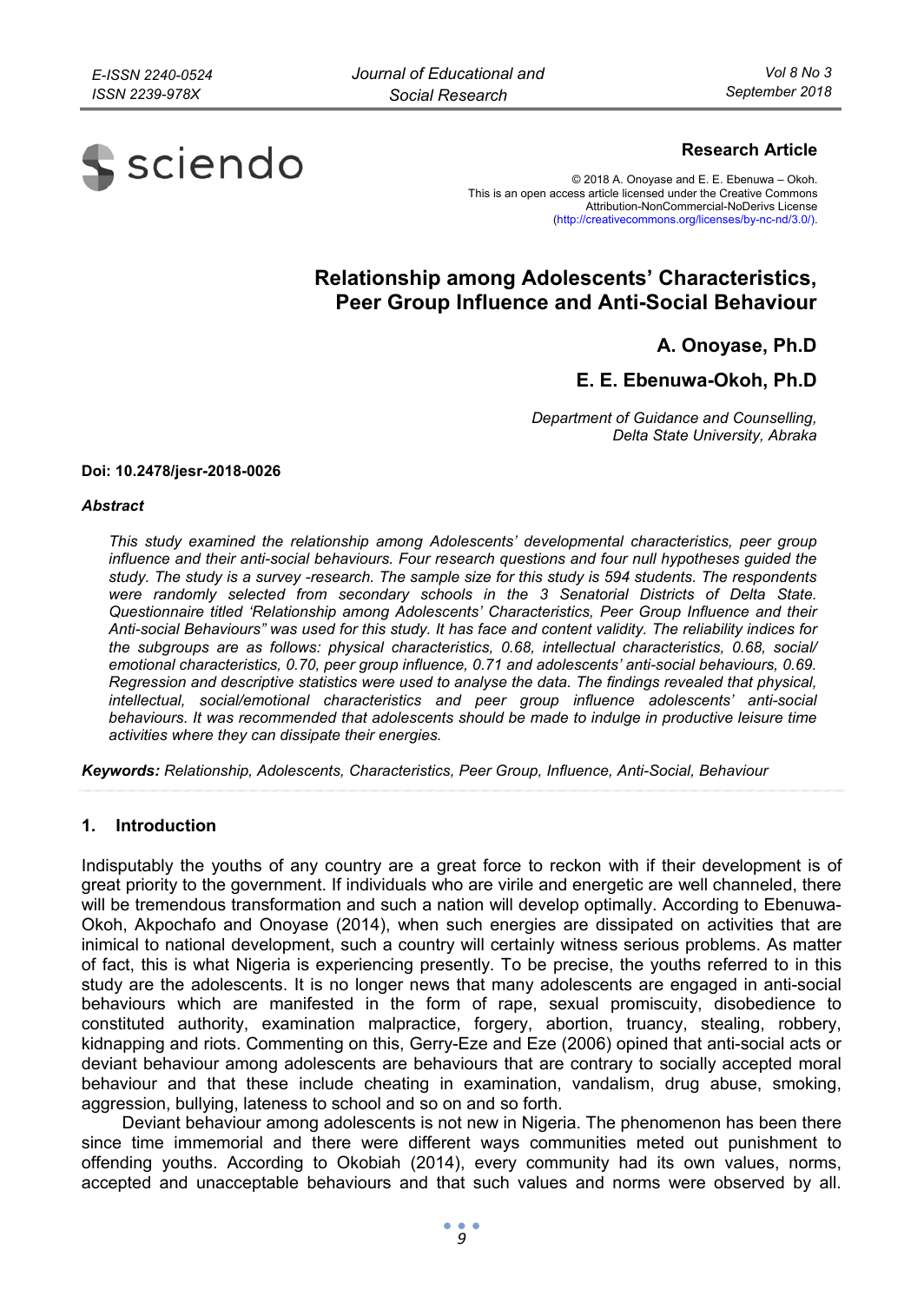| E-ISSN 2240-0524 | Journal of Educational and | Vol 8 No 3     |
|------------------|----------------------------|----------------|
| ISSN 2239-978X   | Social Research            | September 2018 |

Continuing, she reiterated that there were traditional courts where deviants (including adolescents)

were tried and punished. These practices, whereby deviant behaviours were corrected have gradually faded away from the society.

Today, the incidence of anti-social behaviours seems to be on the increase in Nigeria. This may be attributed to educational and technological advancement, civilization and urbanization which have made youths to regard their culture as inferior to Western culture. Additionally, the Mass Media and most recently, the Information Communication Technology, (ICT) have exposed adolescents to pornographic literature which now increases their sexual urge greatly. The developmental characteristics of the adolescents have been linked to anti-social behaviour among them (Ebenuwa-Okoh, Akpochafo and Onoyase, 2014).

#### *1.1 Physical Characteristics of Adolescents*

Adolescence is the period between childhood and adulthood and it is the stage of life from puberty to adulthood and the age bracket is between 11-20 years. According to the Free Dictionary, adolescence is a period of physical and psychological development from the onset of puberty to maturity. Actually, this is a phase of life when the adolescent experiences remarkable physiological changes which include the development of secondary sex characteristics, growth spurt and hormonal changes. Akanle and Odu (2004) classified changes in hormonal level to include acceleration and sometimes decrease in skeletal and muscular growth, changes in body composition due to hormonal and fat deposition, accelerated development of the circulatory and respiratory systems. Other changes according to the authors are development of the reproductive organs and development in the capacity of the activities of hormones and the brain.

There is no gainsaying the fact that these physical features influence the behaviour of adolescents to a large extent. Buttressing this fact; Akanle and Odu (2004) opined that the rapid growth results into restlessness and fatigue for the adolescent. Turner (1995) pointed out that teenagers are aroused sexually and that in trying to satisfy such urge, may commit rape (or incest if such sexual acts are carried with family members). Still on the challenges adolescents face as a result of physical development, Bamgbaye (1979) as cited in Mburza (2006) stated that sex interest in adolescents is manifested in their preference for nude pictures, exhibition of body parts and acts of masturbation. Okpako (2009), Ezeh (2005) & Wu, Chia, Lee Shin Yng and Lee Yuch Wun (1998) reiterated that biological changes in adolescents is a driving force behind all their behaviours. They noted that as adolescents grow older, they are more attracted to participate in deviant behaviour. This implies that they become more courageous to try out new things, more criminally minded and rebellious in nature. It was found that mean scores for the 15 years of age was significantly higher than other years (Wu et al, 1998).

#### *1.2 Intellectual Characteristics of Adolescents*

Cognitively, the adolescent period coincides with Jean Piaget (1952) Formal Operational stage and is marked by abstract thinking, inductive and deductive reasoning and high level of imagination. Akinboye (2000) as cited in Akanle and Odu (2004), emphasized that youths become very rebellious, outright and disobedient at this stage. From observation, the researchers have also noticed other intellectual characteristics of youths at this period and they include enjoying intellectual activities, high level of curiosity, imagining things and sometimes living in a world of their own even in the midst of others. Parent Tip Sheet I (2009) noted that adolescents possess increased communication skills, become argumentative and want to be proved right at all times. Adolescents' arguments to convince adults of their points may be regarded as rudeness and disrespect to elders. This is a deviation from accepted norms of the African society.

#### *1.3 Social/ Emotional Characteristics of Adolescents*

Socially, adolescence period fits into the fifth stage of Sigmund Freud (1908) theory of personality development and it is the Genital stage (i.e. puberty to adulthood). At this stage, there is a shift from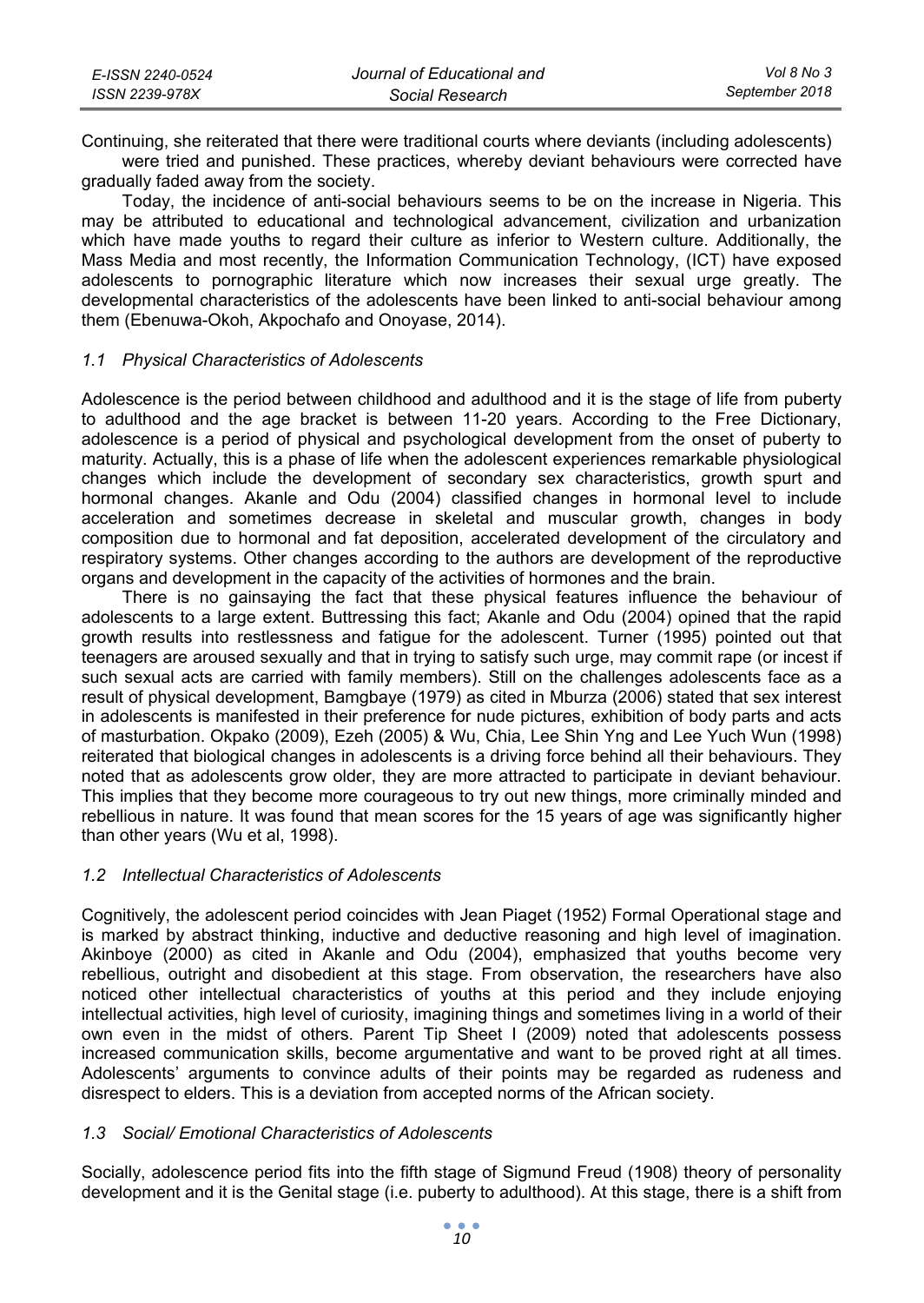| E-ISSN 2240-0524 | Journal of Educational and | Vol 8 No 3     |
|------------------|----------------------------|----------------|
| ISSN 2239-978X   | Social Research            | September 2018 |

homosexual relationship to heterosexual interaction and there is great admiration for members of the opposite sex. According to Parent - Sheet 1 (2009), teenagers show strong desire for independence and autonomy. In Eric Erikson (1950) psycho-social theory of personal development, adolescence period falls within the fifth stage of identify versus role confusion. Here, the adolescent is expected to know what the society expects from him, the type of personality and self-concept he has to carve out for himself and if these are achieved, then he develops a healthy personality. If the contrary is the case, he experiences role confusion. Mburza (2006) asserted that adolescents are becoming more independent of their parents and also free from parental supervision earlier than before. And because of their desire for independence, they get involved in anti-social behaviour just to prove they are matured. In the view of Akinboye (2000) as cited in Akanle and Odu (2006), nearly all adolescents' problems (such as sex behaviour, school related, family oriented, developmental, delinquent and moral behaviours) may be traced to the high rate of development taking place at physical, social as well as behavioural levels.

From experience as parents and teachers, these writers have observed that there is great instability in the mood of adolescents and in addition, they exhibit temper tantrums like infants. Supporting this view, Newsweek (2004) described adolescents as being impatient, insecure and overly emotional. This instability in emotion makes them to indulge in unacceptable behaviour.

#### *1.4 Peer Group Influence*

Undoubtedly, friends play a significant role in the lives of adolescents. At this phase of their lives, peers' advice tend to replace that of parents and this is why some of them have serious disagreement with their parents or guardians. According to Okafor and Nnoli (2010), adolescents create a separate world for themselves using slangs, coded language, facial expression, body language which can only be understood by their peers. They also rely completely on peers' counsel and regard their parents as "old school" or "old fashioned". Obviously, the peer-group can be positive and helpful such as helping themselves develop new skills or stimulate interest in books, music or extracurricular activities. Contrariwise, friends may have bad influence on adolescents and these may include skipping classes, stealing, cheating in examination, drug abuse and in indulging in risky sexual activities.

In the words of Onohwosafe (2013), other risky behaviour of adolescents are poor eating habits, high level of anxiety, emotional and behavioural problems and stress disorder. Generally, the effects of negative peer pressure on adolescents may be numerous and these could include alienation from the family, disobedience and total disregard for the opinions and values of their parents. If these problems are not properly handled, they may result to behavioural and psychological disorder. What then is the relationship among adolescents' characteristics, peer group and their anti-social behaviours?

#### *1.5 Purpose of the Study*

The purpose of the study is to determine the relationship among adolescents' characteristics, peer group and their anti-social behaviour in senior secondary schools, Delta State, Nigeria.

#### *1.6 Research Questions*

The following questions were raised to guide the study:

- 1. What is the relationship between physical characteristics of adolescents and their antisocial behaviours?
- 2. What is the relationship between intellectual characteristics of adolescents and their antisocial behaviours?
- 3. What is the relationship between social/ emotional characteristics of adolescents and their anti-social behaviours?
- 4. What is the relationship between peer group influence and adolescents' anti-social behaviours?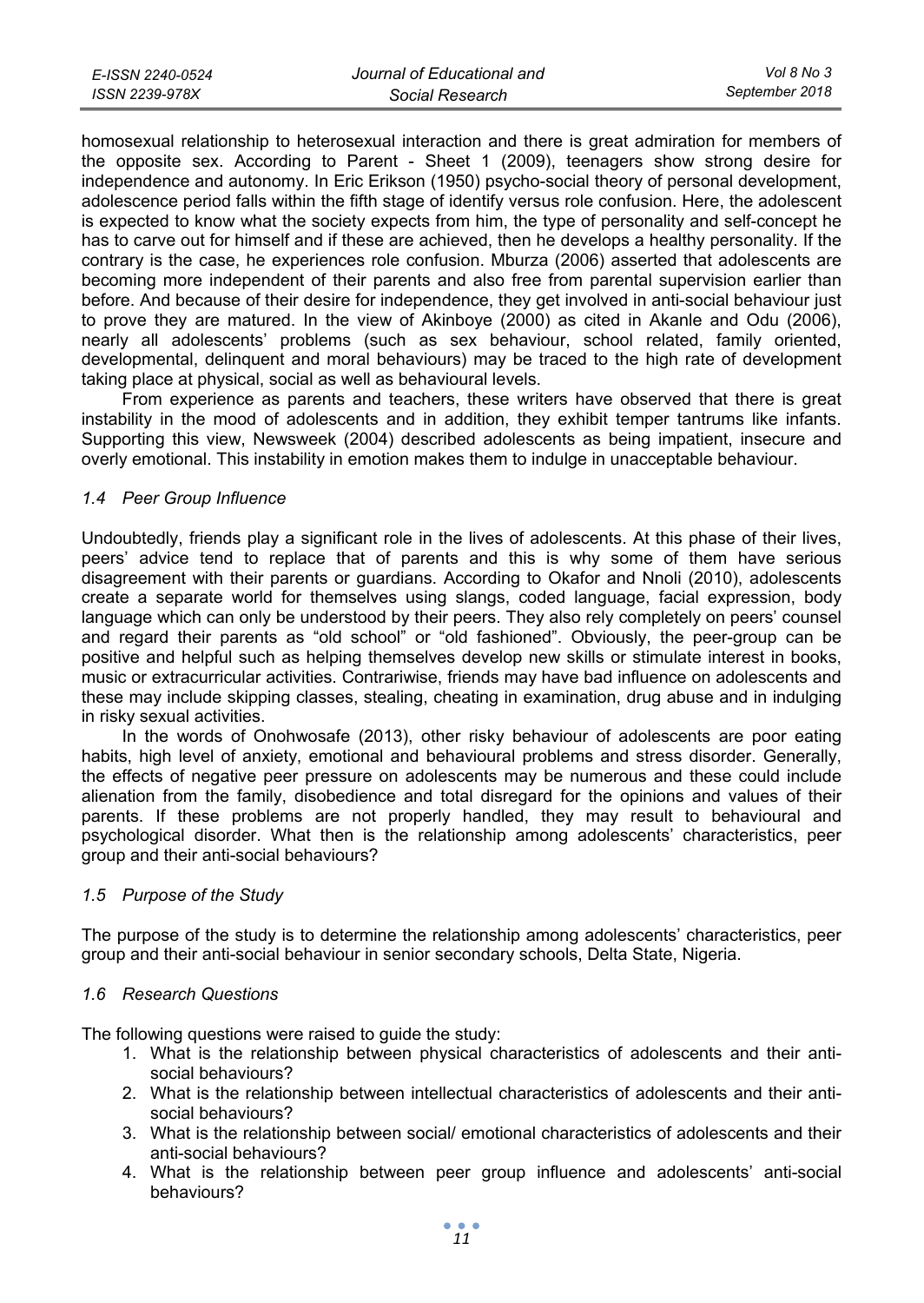5. What are the composite relationship among physical characteristics, intellectual characteristics, social/emotional characteristics, peer .group influence and adolescents' anti-social behaviours?

## *1.7 Hypotheses*

The following hypotheses were generated to guide the study:

- $-$  Ho<sup>1</sup>: There is no significant relationship between physical characteristics of adolescents and their anti-social behaviour.
- $-$  Ho<sup>2</sup>: There is no significant relationship between Intellectual characteristics of adolescents and their anti-social behaviour.
- $Ho^3$ : There is no significant relationship between social/emotional characteristics of adolescents and their anti-social behaviour
- $Ho<sup>4</sup>$ : There is no significant relationship between peer group influence and adolescents' anti-social behaviour.
- $Ho<sup>5</sup>$ : There is no significant relationship among physical characteristics, intellectual characteristics, social/emotional characteristics, peer group influence and adolescents', anti-social behaviour?

#### **2. Method**

Design: This study is a survey. It adopted Ex-post-facto research. It examined the relationship among adolescents' developmental characteristics and their anti-social behaviours. The target population was all Senior secondary School Two and Three students (SS II and SS III). Multi-Stage random sampling procedure was used to select the sample size of 594 students from the three Senatorial Districts of Delta State. Four local government areas were randomly selected from each Senatorial District and a town each was selected from each of the selected local government areas.

Two schools were selected from the respective towns representing private and public schools; in each school, equal number of SSI and SSII students who were selected responded to the questionnaire. The instrument for this study was a questionnaire titled "Relationship among adolescents' characteristics, peer group and their anti-social behaviours." The questionnaire is in two parts; Section A described the biodata of the respondents which include: gender, type of school, number of children in family, types of family and class level. The section B described different developmental characteristics of adolescents which were physical characteristics, intellectual characteristics, social/ emotional characteristics and peer group influence.

The physical characteristics consists of the following items: the development of secondary sex characteristics increase my sexual urge, I am very conscious of my body image, hormonal changes affect my mood, rapid growth makes me eat more. Intellectual characteristics items are: I enjoy intellectual activities, I question existing rules, I want to know everything about my environment. Social/ Emotional characteristics items are: My desire for people to accept me has increased, I like to be current (in music, fashion and speech). I am always happy whenever sexual issues are discussed. Peer group influence items are: My friends influence the way I dress, my friends influence the way I prepare for examination, my friends influence the way I behave in class. Adolescent anti-social behaviour items are: I enjoy breaking rules, I like to ask adults questions concerning the way I think, I hate to be criticized, I do not like to be supervised by adults.

Each of the above characteristics has five items while the adolescents' anti-social behaviour has ten (10) items. The instrument has face and content validity. The reliability indexes for the subgroups in the instrument were obtained using Cronbach Alpha procedure; physical characteristics, r=0.68, intellectual characteristics r=0.68 social/emotional r=0.70, peer group influence r=0.71, and adolescents' anti-social behaviour r=0.69. Descriptive and regression statistical tools were used to analyze the data.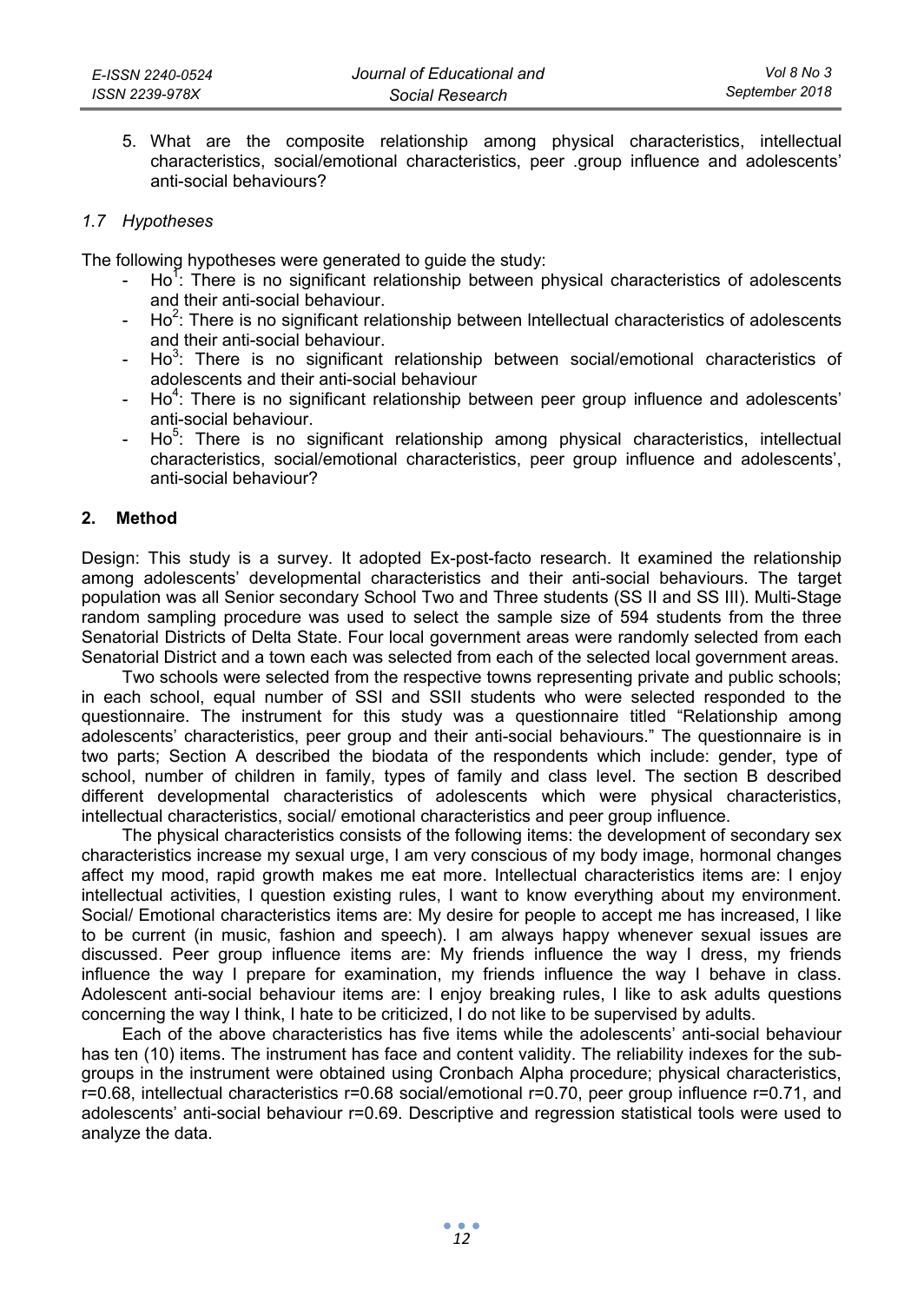## **3. Presentation of Findings**

**Table 1:** Mean, Standard deviation, correlation matrix between Adolescents' Characteristics, peer group influence and their Anti-social behaviour.

| <b>Variables</b>                           | Mean SD    | Anti-social<br>behavior | <b>Physical</b><br>characteristics | Intellectual<br>characteristics | Social/ emotional<br>characteristic | Peer<br>influence |
|--------------------------------------------|------------|-------------------------|------------------------------------|---------------------------------|-------------------------------------|-------------------|
| Adolescent anti-social behavior 25.59 4.60 |            |                         |                                    |                                 |                                     |                   |
| Physical                                   | 13.76 2.63 | $230*$                  |                                    |                                 |                                     |                   |
| Intellectual                               | 16.30 2.60 | $.225*$                 | $.176*$                            |                                 |                                     |                   |
| Social/ emotional                          | 14.27 2.72 | 256*                    | .323                               | .194                            |                                     |                   |
| Peer influence                             | 13.29 3.33 | $156*$                  | 041                                | $.114*$                         | $.138*$                             |                   |

Table 1 shows that physical characteristics of adolescents has significant relationship with their Anti-social behaviour. The correlation matrix reveals that significant relationship exists between physical characteristics and anti-social behaviour yielding r=.230, P>0.05 with the mean score of 13.76 and standard deviation of 2.63 while the relationship between intellectual characteristics and anti-social behaviour of respondents was 0.225, P>0.05 with a mean score of 16.30 and standard deviation of 2.60. However the relationship between social/emotional characteristics and Anti-social behaviour of the respondents was 0.256 with mean score of 14.72 and standard deviation of 2.72. Also peer group was related to the respondents anti-social behaviour with r=.16 with mean score 13.29 and standard deviation of 3.33. All the independent variables were significantly related to the dependent variable at 0.05 level.

#### *3.1 Research Question One*

#### *3.1.1 Hypothesis One*

There is no significant relationship between physical characteristics and Adolescents' Anti-social Behaviours.

To test this hypothesis, a simple linear regression was conducted with adolesents' anti-social behaviour as the dependent variable and the scores for physical characteristic of the students as Independent variable. The summary of the result is given in table 1 below.

| Table 2: Regression output of physical characteristics and anti-social behaviour |  |  |  |
|----------------------------------------------------------------------------------|--|--|--|
|----------------------------------------------------------------------------------|--|--|--|

| Variable                        |       | R                         | $R^4$ | Adj. $R^2$ | ß    |       |      |
|---------------------------------|-------|---------------------------|-------|------------|------|-------|------|
|                                 | 48.45 | 0.28                      | 0.08  | 0.07       |      |       | 0.00 |
|                                 |       |                           |       |            |      |       |      |
|                                 |       | Variables in the equation |       |            |      |       |      |
|                                 | в     |                           | SEB   |            |      |       |      |
| <b>Physical characteristics</b> | 0.48  |                           | 0.07  |            | 0.28 | 6.96  | 0.00 |
| Constant                        | 18.97 |                           | 0.97  |            |      | 19.61 | 0.00 |

df (1.592),  $P \le 0.05$  level of significance

Table 2 shows that there is a significant relationship between Physical characteristics and adolescents' anti-social behaviour as indicated by the r value of 0.28. There is a positive relationship between physical characteristics and adolescents anti-social behaviour. Also indicating a statistical significance in the regression model as indicated by F(1.592) = 48.45, P=0.00. The Null hypothesis is therefore rejected. There is therefore a significant relationship between Physical Characteristics and Adolescents' Anti-social-Behaviour.

The adjusted  $(\mathsf{R}^2)$  value of 0.07 shows that only 7% of adolescents anti-social behaviour is due to the physical characteristics of the adolescents.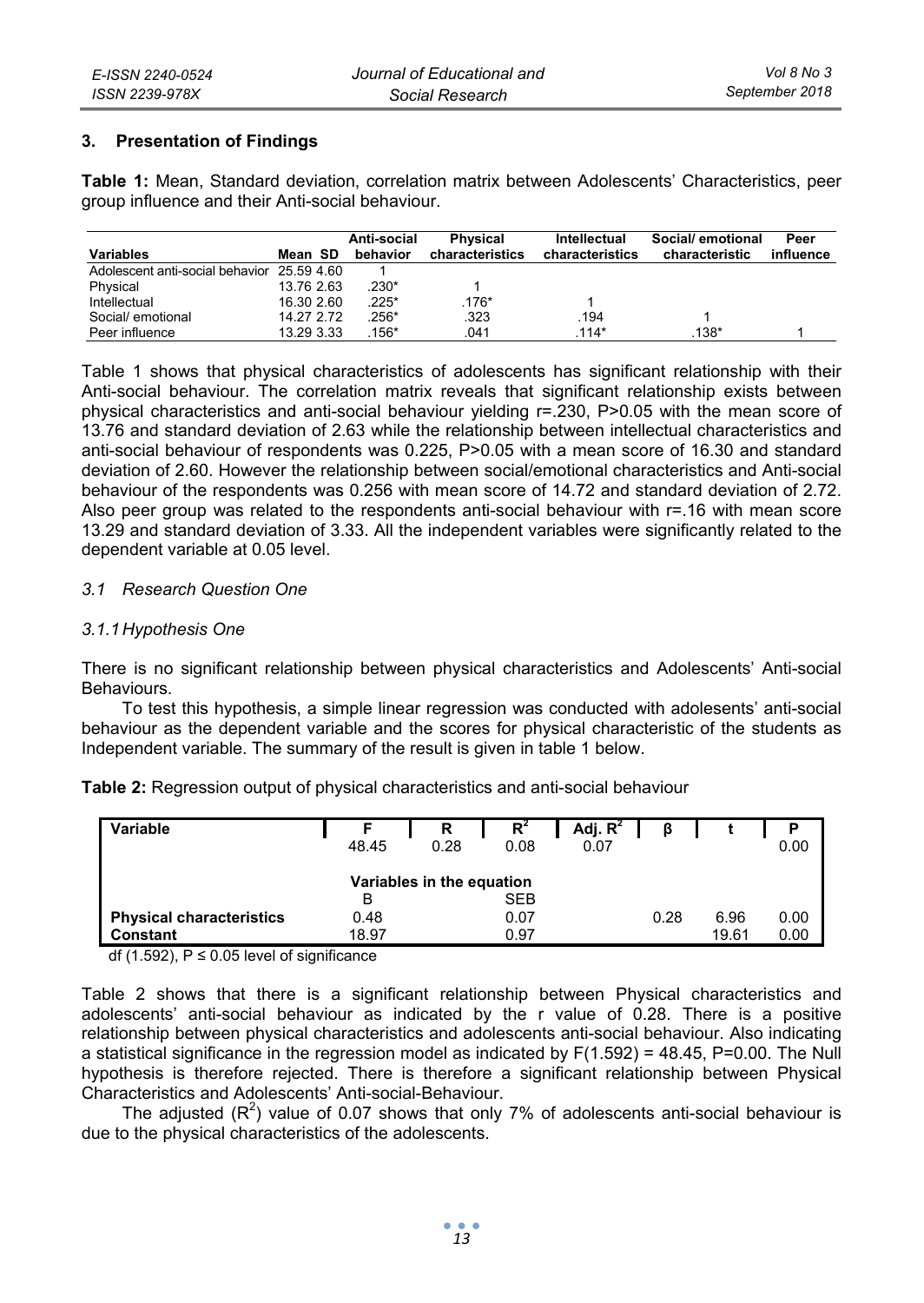#### *3.2 Research Question Two*

#### *3.2.1 Hypothesis Two*

There is no significant relationship between intellectual Characteristics and Adolescents Anti-social behaviour.

To test this hypothesis, a linear regression was conducted and the result is presented in table 3.

**Table 3:** Regression output of intellectual characteristics and Adolescents' Anti-social behaviours.

| Variable                                 | 57.54                          | R<br>0.38 | R<br>0.09    | Adj. $R^2$  <br>0.09 | ß    |               | P<br>0.00    |
|------------------------------------------|--------------------------------|-----------|--------------|----------------------|------|---------------|--------------|
|                                          | Variables in the equation<br>в |           | SEB          |                      |      |               |              |
| intellectual characteristics<br>Constant | 0.53<br>17 01                  |           | 0.07<br>1.15 |                      | 0.30 | 7.59<br>14.85 | 0.00<br>0.00 |

df (1.592),  $P ≤ 0.05$  level of significance

Table 3 shows that there is a significant relationship between Intellectual Characteristics and adolescents' anti-social behaviour as indicated by the r value of 0.38. Therefore, there is positive relationship between intellectual characteristics and adolescents' anti-social behaviour. There is a statistical significance in the regression model as indicated by  $F(1, 592) = 57.54$ ,  $P \le 0.05$ . The Null hypothesis is therefore rejected and the alternative holds true. There is therefore a significant relationship between intellectual characteristics and adolescents' antisocial behaviours.

The adjusted R<sup>2</sup> value of 0.09 shows that only 9% of Adolescents' Anti-social behaviour is due to the intellectual Characteristics of the Adolescents.

### *3.3 Research Question Three*

#### *3.3.1 Hypothesis Three*

There is no significant relationship between Social/ Emotional Characteristics and Adolescents' Anti-social Behaviour.

Linear Regression Analysis was used to test the Null Hypothesis Three. The summary of the result is presented in table 4 below.

| Variable                                |        | R    | $R^2$ | Adj. $R^2$ | ß    |       | P    |  |
|-----------------------------------------|--------|------|-------|------------|------|-------|------|--|
|                                         | 108.22 | 0.39 | 0.16  | 0.15       |      |       | 0.00 |  |
| Variables in the equation               |        |      |       |            |      |       |      |  |
|                                         | в      |      | SEB   |            |      |       |      |  |
| <b>Social/Emotional characteristics</b> | 0.67   |      | 0.06  |            | 0.39 | 10.40 | 0.00 |  |
| <b>Constant</b>                         | 16.10  |      | 0.93  |            |      | 17.34 | 0.00 |  |

**Table 4:** Regression output of Social/Emotional Characteristics and Adolescents' Anti-social Behaviour.

Df (1.592),  $P ≤ 0.05$ 

Table 4 shows that there is a significant relationship between Social/Emotional Characteristics and adolescents' anti-social behaviour as indicated by the r value of 0.39 and p value of 0.00. There is a positive relationship between social/ emotional characteristics and antisocial behaviour. Also indicating a statistical significance is the regression model as indicated by F(1.592) = 108.22 and p=0.00. The Null hypothesis is therefore rejected and the alternative holds true. There is therefore a significant relationship between social/ emotional characteristics and adolescents' anti-social behaivour.

The adjusted R value of 0.15 shows that only 15% of Adolescents' Anti-social Behaviour is due to the social/emotional Characteristics of the Adolescents. The Beta weight of 0.39 and p value of 0.00 shows that Social/ emotional characteristics of an adolescent is statistically significant, unique to the prediction of adolescents' antisocial behaviour.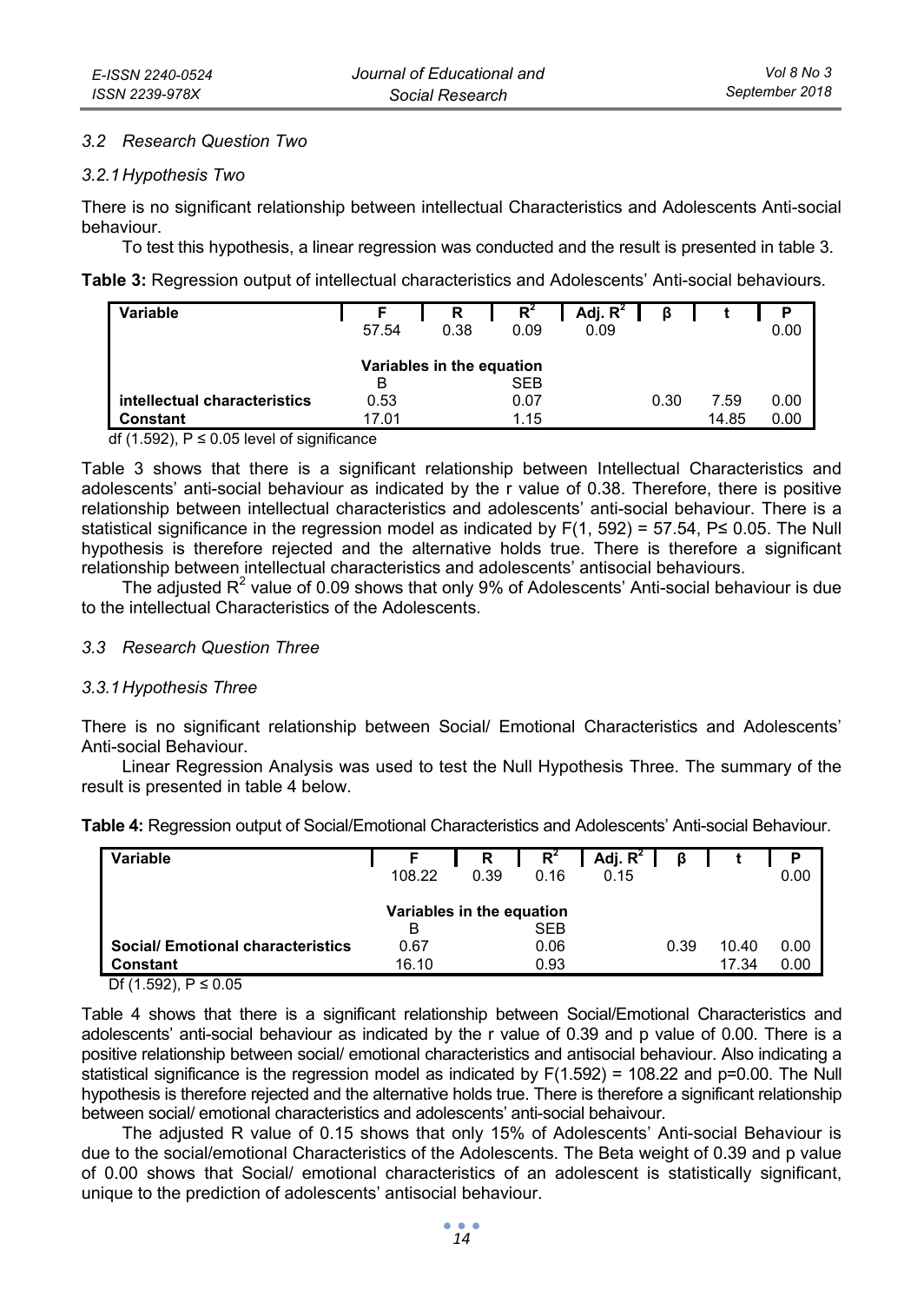#### *3.4 Research Question Four*

#### *3.4.1 Hypothesis Four*

There is no significant relationship between Peer Group Influence and Adolescents' Anti-social Behaviour.

Hypothesis Four was tested using Linear Regression and the summary of the output is presented in table 5 below.

**Table 5:** Regression Output of Peer Group Influence and Adolescents' anti-social behaviour.

| Variable                             |                           | R.   | $R^4$ | $Adj. R^2$ $\beta$ |      |       | P    |
|--------------------------------------|---------------------------|------|-------|--------------------|------|-------|------|
|                                      | 42.80                     | 0.26 | 0.07  | 0.07               |      |       | 0.00 |
|                                      |                           |      |       |                    |      |       |      |
|                                      | Variables in the equation |      |       |                    |      |       |      |
|                                      | в                         |      | SEB   |                    |      |       |      |
| Peer group influence characteristics | 0.36                      |      | 0.06  |                    | 0.26 | 6.54  | 0.00 |
| Constant                             | 20.83                     |      | 0.75  |                    |      | 27.76 | 0.00 |

Df  $(1.592)$ , p ≤ 0.05

Table 5 shows that there is a significant relationship between peer group influence and adolescents' anti-social behaviour as indicated by the r value of 0.26 and p value of 0.00. Therefore, there is a positive relationship between peer group influence and adolescents' anti-social behaviour. Also indicating a statistical significance is the regression model as indicated by F (1, 592) = 42.80 and  $p =$ 0.00. The Null hypothesis is therefore rejected and the alternative holds true. There is therefore a significant relationship between Peer Group Influence and Adolescents' Anti-social Behaviour.

The Adjusted R value of 0.07 shows that only, 7% of Adolescents' Anti-social Behaviour is due to the social/emotional Characteristics of the Adolescents. The Beta weight of 0.26 and p value of 0.00 shows that Peer Group Influence makes a statistical significant contribution to the prediction of adolescents' anti-social behaviour.

#### *3.5 Research Question Five*

#### *3.5.1 Hypothesis Five*

What are the composite effects of peer-group influence, physical characteristics, social emotional characteristics, intellectual characteristics and adolescents' Anti-social behaviour?

Hypothesis Five states that there is no significant joint relationship between physical characteristics, intellectual characteristics, peer-group influence and Adolescents' anti-social behaviours.

**Table 6:** Multiple Regression Analysis of Adolescents' anti-social behaviour and Peer Group Influence, Physical Characteristics intellectual Characteristics, Social/Emotional Characteristics.

| Variable                           |       | R                         | $R^2$      | Adj. $R^2$ | β    |       | Р    |
|------------------------------------|-------|---------------------------|------------|------------|------|-------|------|
|                                    | 43.93 | 0.479                     | 0.230      | 0.225      |      |       | 0.00 |
|                                    |       |                           |            |            |      |       |      |
|                                    |       | Variables in the equation |            |            |      |       |      |
|                                    | в     |                           | <b>SEB</b> |            |      |       |      |
| Peer group                         | .210  |                           | .052       |            | .153 | 4.030 | .000 |
| <b>Physical characteristics</b>    | .227  |                           | .068       |            | .130 | 3.346 | .001 |
| Social / emotional characteristics | .422  |                           | .069       |            | .250 | 6.098 | .001 |
| Intellectual characteristics       | .335  |                           | .067       |            | .189 | 4.980 | .001 |
| Constant                           | 8.190 |                           | 1.383      |            |      |       |      |

Df (1.592),  $p \le 0.05$  level of significance.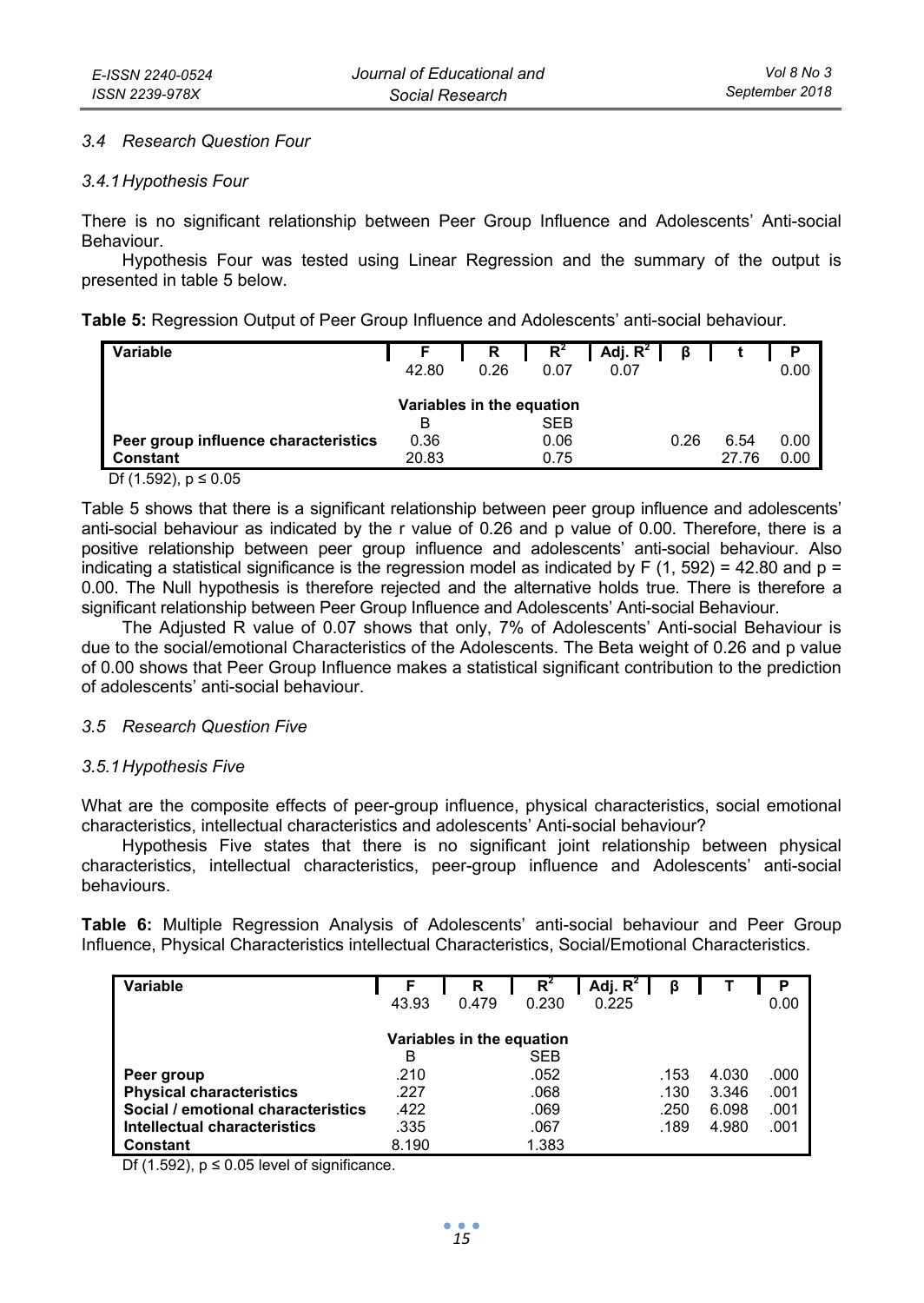| E-ISSN 2240-0524 | Journal of Educational and | Vol 8 No 3     |
|------------------|----------------------------|----------------|
| ISSN 2239-978X   | Social Research            | September 2018 |

From the results presented in table 5, the independent variable collectively yielded a co-efficient of multiple regression of (R) of .479, R<sup>2</sup> of .230 and are adjusted R<sup>2</sup> of .225. This shows that 23% of the total variance of Adolescents' anti-social behaviour of the participants is accounted for by the combination of the four predictive variables studied. The analysis of variance produced an F-ratio value significant at 0.05 level (43.93); (P < 0.05). The findings confirm that the four variables are significant predictors of the criterion measure whether jointly or separately from the Beta and tvalues.

#### **4. Discussion of Findings**

The first finding indicates that there is a significant relationship between adolescents' physical characteristics and their anti-social behaviour. The plausible reason for the finding is because there is development of secondary sexual characteristics and hormonal changes which lead to increased sexual urge and excess energy that must be dissipated. All these crystallize to influence teenagers' behaviour. This agrees with Akanle and Odu (2004) who opined that rapid growth results to restlessness and fatigue for adolescents. Also, Turner (1995) pointed out that adolescents are aroused sexually and in trying to satisfy such, if not properly checked can lead to deviant sexual behaviour.

The second finding reveals that there is a significant relationship between adolescents' intellectual characteristics and their anti-social behaviour. This is due to the fact that at this age, the brains of adolescents have developed tremendously and they now engage in inductive and deductive reasoning. This is in line with Akinboye as cited in Akanle and Odu (2004) who emphasized that adolescents engage in high level of imagination which involves inductive and deductive reasoning.

The third finding of this study has shown that there is a significant relationship between adolescents' social/emotional characteristics and their anti-social behaviour. The reason that can be adduced for this result is that adolescents' development has made them to be more involved in relationship with their peers irrespective of gender. This finding corroborates with the fifth stage of the work of Eric Erikson (psycho-social theory of personality development) and Mburza (2006) who observed that adolescents move from dependence on parents to independence, autonomy and maturity and leads them to trying out some unacceptable behaviour patterns.

The fourth finding of the study attests that there is a significant relationship between peer group influence and adolescents' behaviour. Undoubtedly, friends of adolescents have a stronghold on their lives because of the search for autonomy and role identity. This agrees with Okafor and Nnoli (2010) who noted that adolescents create a separate world for themselves using slangs, coded language, facial expression and body language which can only be understood by them.

The final analysis of the relationship between the independent variables of (peer-group influence, physical characteristics, social/emotional characteristics, intellectual characteristics) and dependent variable of adolescents' anti-social behaviour reveals that they separately and jointly were significant predictors at 0.05 level. However the strongest relationship fused was between social/ emotional characteristics and Adolescents' anti-social behaviour (.393), followed by intellectual characteristics and Adolescent antisocial behaviour (.38,) the physical characteristics and adolescents' anti-social behaviour 0.28 and finally peer group influence and adolescents' antisocial behaviour (r=0.26).

#### **5. Conclusion**

The conclusion that can be drawn is that all the developmental processes (Physical characteristics, intellectual characteristics, social/ emotional characteristics) of adolescents influence their antisocial behaviour. Also peer group pressure influence anti-social behaviour among adolescents.

### **6. Counselling Implications**

The implication is that all stakeholders (counselors, psychologists, social workers, parents,